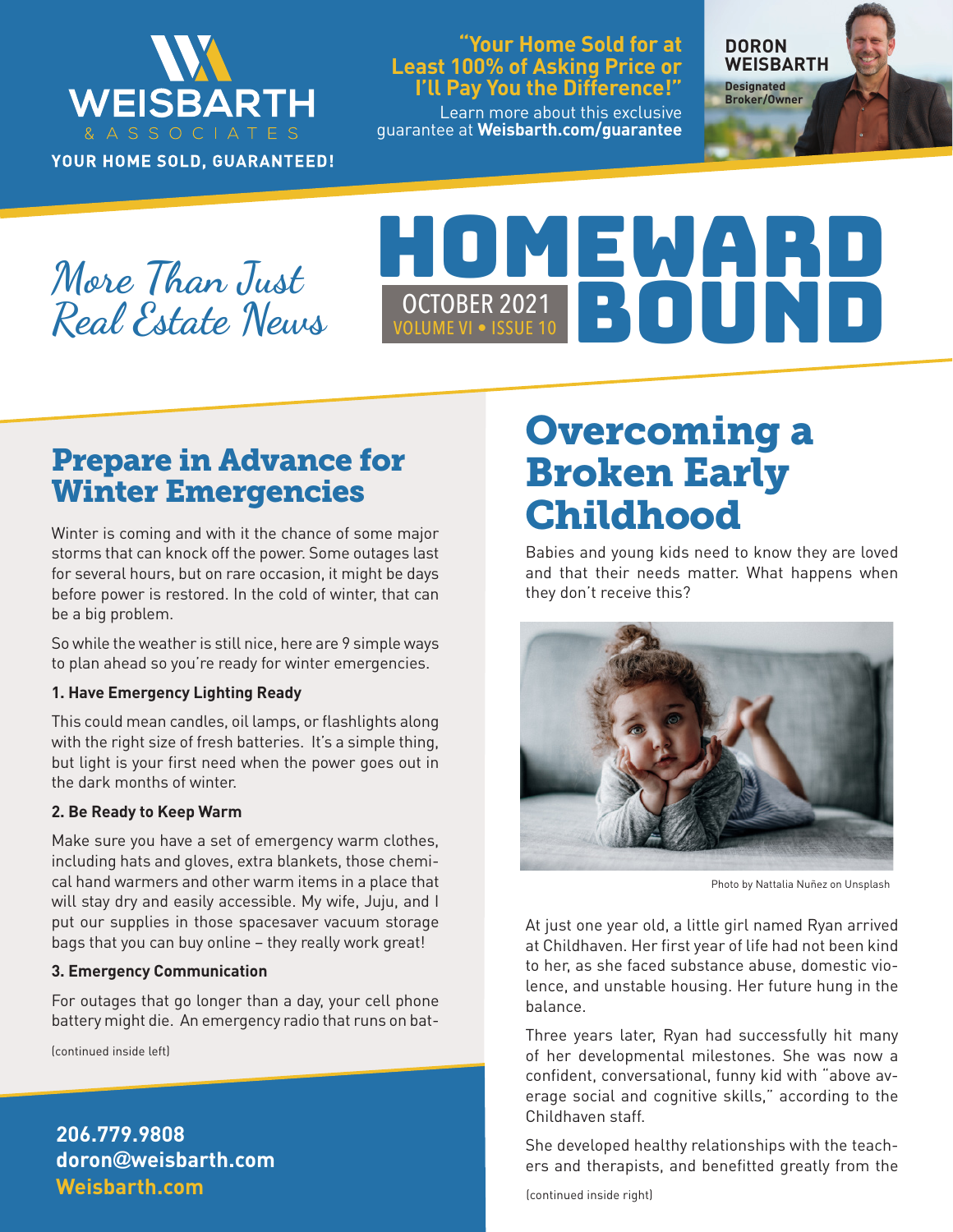## Prepare in Advance for Winter Emergencies (continued from back)

teries and a built-in hand crank charger can provide useful emergency information AND offer an emergency charging station for your phone.

#### **4. Keep Ample Supply of Non-Perishable Food**

Don't get stuck with an empty pantry in the winter. Canned food has many merits, and this is one of them. You can eat it cold, and it isn't that bad – especially if that's all you can do, like in a power outage combined with a snowstorm that prevents you from going out easily. You can also buy emergency food packets online, although some may require warming or adding hot water, so if the power is out, that might be a problem.

#### **5. Have a Backup Supply of Water**

This is another easy one that you should already have. Buy a case or a few gallons of bottled water and store it somewhere. If you ever need it, you'll be the hero of the day. Another option is to get one of those water filters that are designed for camping. They can easily produce a liter of water in just a few minutes, removing even harsh chemicals and biological contaminants.

#### **6. Weatherstrip Doors and Windows**

This is a low-cost way to increase your energy efficiency by keeping more heat in the house. If the power goes out and it's 30 degrees outside, this takes on a whole new urgency – especially if you don't have a fireplace.

#### **7. Insulate Your Pipes – or Have a Backup Plan**

Exposed pipes can burst if the water inside them freezes, which can happen in extended cold periods without power. Burst pipes can cause tens of thousands in damage and be very disruptive to your life. Pipe insulation is available at any home goods store, and easily wraps around pipes to keep them warm.

If you can't reach certain pipes (like behind cabinets) or don't get around to insulating them in time, your other options are to either keep one or two faucets running 24/7 to keep the water flowing through the pipes, or to shut off the water main to the house (make sure you know where it is).



#### PHOTO BY ANNIE SPRATT ON UNSPLASH

#### **8. If You Have a Fireplace…**

Make sure it's ready to use! If it's a wood fireplace, have wood or those emergency fire starter logs that are available in stores. Make sure the wood is stored somewhere dry and to open the chimney flue when you start the fire. For a gas fireplace, make sure it's working properly, and have it serviced ahead of time if it's been a while.

Then, when you use the fireplace, try to close all the doors to surrounding rooms so you can confine the heat in a smaller space.

#### **9. Never, Never, Never Use Your BBQ Indoors**

When it's cold for days without power, some people get tempted to bring their barbecue inside and use it to heat the house. DO NOT DO THIS! EVER! Burning a BBQ produces carbon monoxide, which is odorless and deadly.

Every winter, you hear about a tragedy where a whole family is found dead in their home for exactly this reason. BBQs are for outdoors only! (And while on the topic – make sure to check the batteries on your smoke alarms and CO detectors).

#### **Stay warm, dry and safe this winter!**

**2018 2019**

100K

 $\frac{1}{50K}$ 

150K

 $\equiv$ 

200K

**2017 2016**

**2020 2021**

## Your Referrals Help Kids in Need Our donations to

Through all of COVID-19 the Childhaven staff continues to care for every child, delivering counseling, developmental therapy, wrap-around supports, home learning, meals, family meetings, and much more.

Every referral you send our way helps the kids at Childhaven, because we donate a substantial portion of our income from every home sale to this amazing organization. If you know anyone considering buying or selling, you have three options:

- **1.** Send me an email to referral@weisbarth.com with the contact info of the person you know who is considering a move.
- **2.** Call me direct or pass on my number 206.779.9808
- **3.** Go to our website at **Weisbarth.com/referrals**

date for Childhaven!

A portion of every sale from Weisbarth & Associates is given to Childhaven and in the past 5 years we have donated over **\$200,000** to Childhaven.

**DORON WEISBARTH** Designated Broker/ Owner

**206.779.9808 Doron@weisbarth.com Weisbarth.com Like and follow us on:** 

 $\Box$ [o] **WEISBARTH** & A S S O C I A T E S<br>YOUR HOME SOLD, GUARANTEED!

**Weisbarth.com 206.779.9808 doron@weisbarth.com**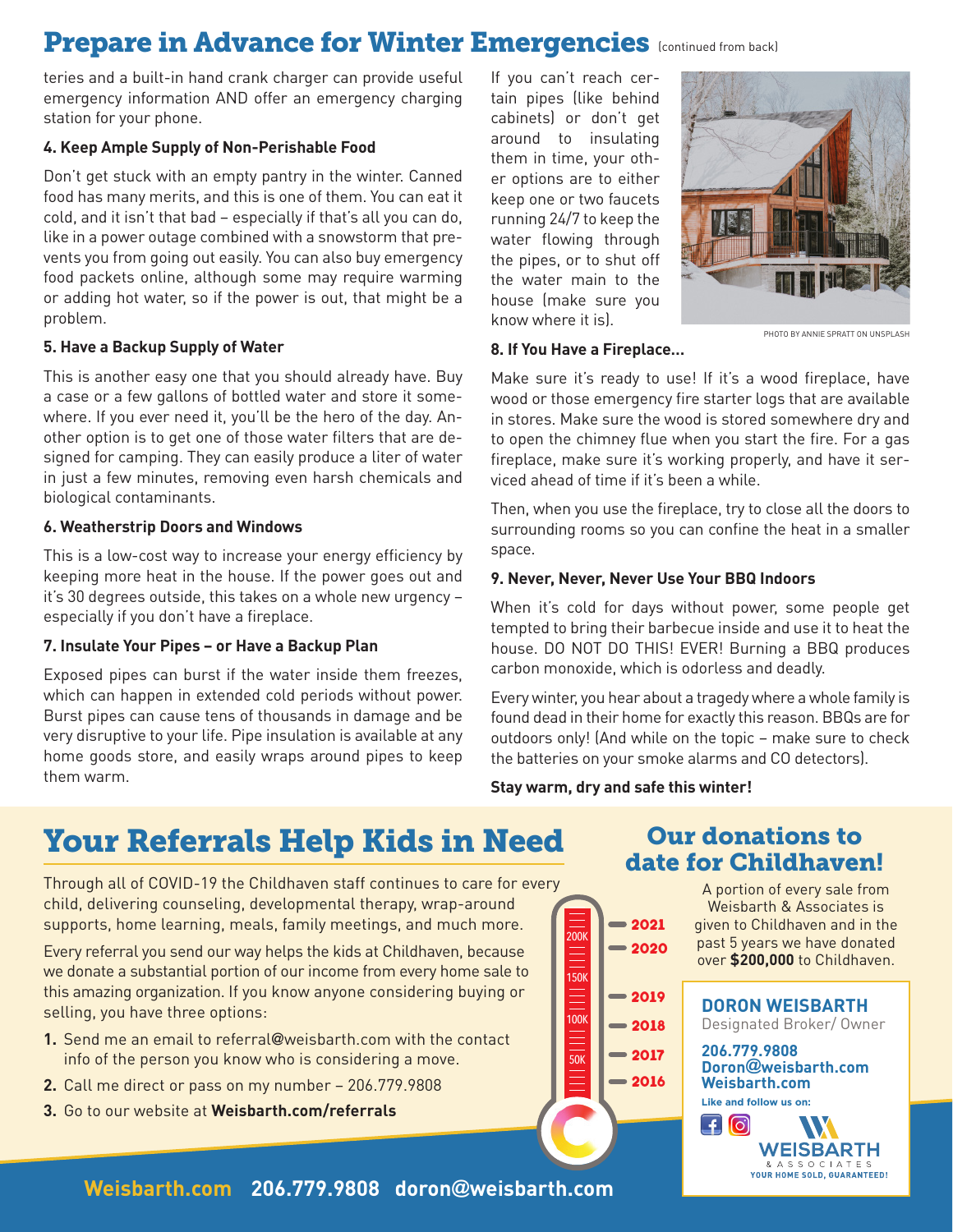## A Tale of Two Identical Homes that Sold for \$185,000 Apart

(continued from front)

their original features from when they were built over 30 years ago, I can assure you that the cost of this regular maintenance and upkeep was far, far less than the \$185,000 price difference.

You see, buyers today are willing to pay a premium for homes that are in good condition and are 'move-in ready.' The really nice properties continue to sell like hotcakes, receiving multiple offers and selling for above asking price, while the homes that need more work take far longer to sell

In fact, in Seattle, as the graph shows, homes listed on the market in the \$500k-\$750k range sell within 30 days 72.4% of the time. But the higher priced homes sell even faster! Homes listed for over \$1 million sell within 30 days 76.8% of the time. These higher end homes tend to be in better shape and therefore attract stronger, more committed buyers.

Now even if a home needs some TLC, there are many things you can do quickly and cheaply to make the home stand out and elevate its market value. Finding the right balance between spending too much and too little requires expert advice and a deep understanding of the marketplace. So if you or someone you know needs some help, my team and I offer a no-obligation consultation and are always happy to give specific advice.

#### **Please Send Us Your Referrals!**

If you or someone you know is looking to sell or buy a home, we'd love to help! Please send us your referrals and we'll take great care of them and guarantee their success and happiness. And remember that your business and referrals help the kids at Childhaven.

Here's how to send us referrals:

- 1) Email me at referral@weisbarth.com with your friend's contact info
- 2) Call me directly, or pass my number on to them 206.779.9808
- 3) Go to our website at **Weisbarth.com/referrals**















Chris Masseth Debbie Sipes



Blake Cisneros **Dominic Wood** Steve Thompson Laura Villar

### Overcoming a Broken Early Childhood

(continued from front)

one-on-one behavioral therapy. This helped her learn how to manage her emotions and get along better with other kids, especially when they didn't want to play with her. To Ryan, it's unimaginable why anyone wouldn't want to play with her, but she had to learn how to work through unexpected situations and the emotions they produce.

This is one of the primary methods Childhaven uses to help prepare kids for kindergarten. Ryan's mom, Brook, says, "She's a natural born leader and I know she's going to continue to excel thanks to the support we've received at Childhaven."

We give a portion of the proceeds from every house we sell to Childhaven, because we wholeheartedly believe in their mission and the great work they're doing with at-risk kids.



Join us ONLINE for the special 20th Anniversary of the Annual Childhaven Auction on Saturday, October 23rd 2021. **Find out more at childhaven.org/events**

The 2021 Weisbarth Team

> **We're looking for a few good people to join our team. Know any top candidates? Call me at 206-779-9808.**

**DORON** 

**WEISBARTH Designated Broker/Owner**

### **"Your Home Sold for at Least 100% of Asking Price or I'll Pay You the Difference!"**

Learn more about this exclusive guarantee at **Weisbarth.com/guarantee**